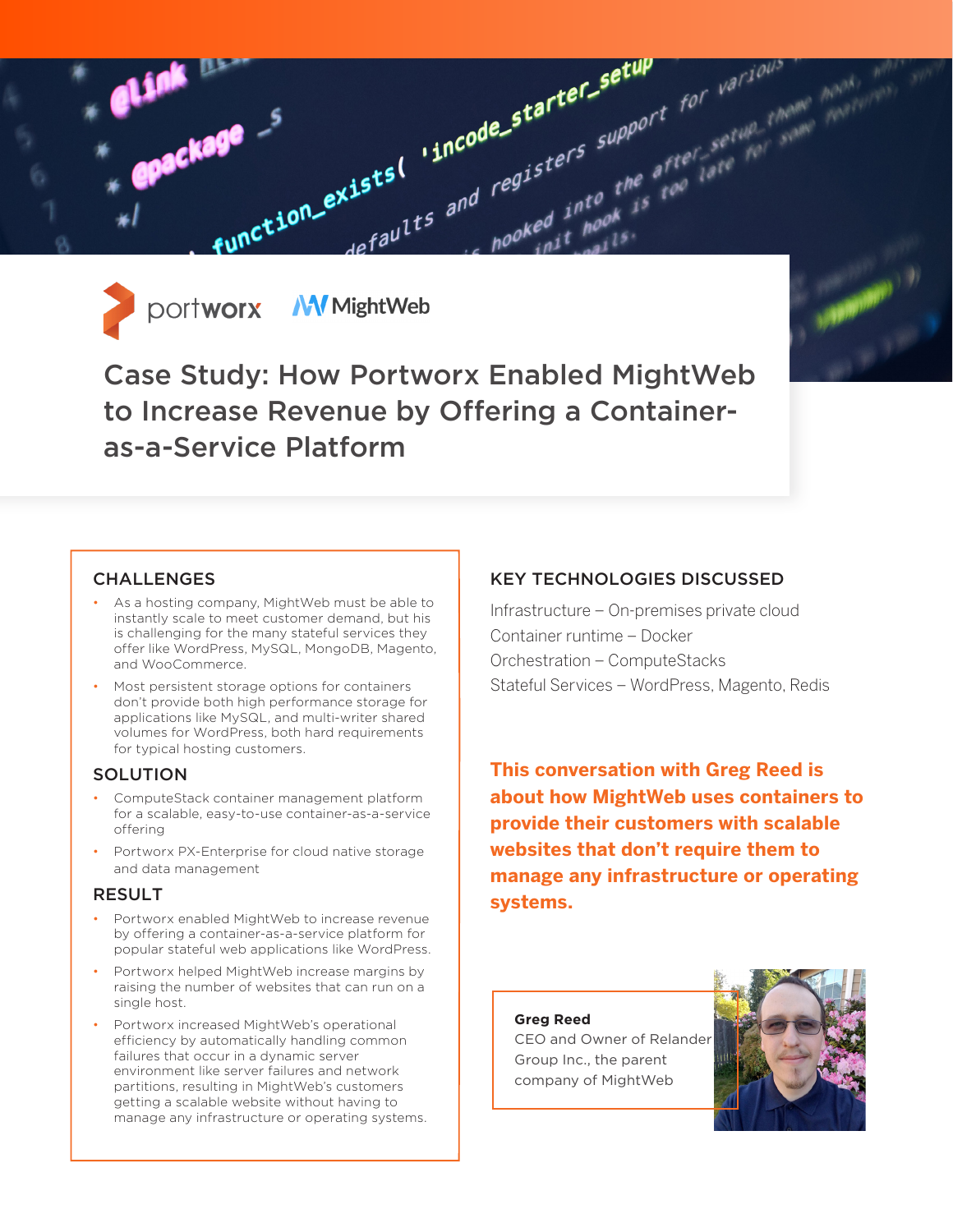## Tell me a little bit about what MightWeb does as a company?

MightWeb is a one-stop shop for hosting needs. We offer everything from shared web hosting, to virtual private servers (virtual machines), and even dedicated servers. As we've watched a big part of the industry move to containers, we've recently decided to add a container offering to our platform as well.

I see our container offering as the perfect service for people who are outgrowing a shared server but don't want to manage an operating system in a VM. Or maybe they don't know how, or don't want to learn, or don't have the time.

## $\epsilon$

**I see our container offering as the perfect service for people who are outgrowing a shared server but don't want to manage an operating system in a VM. Or maybe they don't know how, or don't want to learn, or don't have the time."**

With a container-based platform, the customer can simply stand up a WordPress container or a Magento container, or any other popular web application, and have their website up and running and instantly load-balanced, replicated, and scalable, without any machine or operating system management overhead.

A second use case I see for containers is for those doing custom development work which is so much easier in a container environment.

# $\epsilon$

## **A second use case I see for containers is for those doing custom development work which is so much easier in a container environment."**

And since our pricing is very consumption-based, we think we can compete well with the bigger guys. For instance with AWS, you could stand up a container system with EC2, but it's just a VM running Docker and that's it. And then if you want data replication, it's an extra VM cost, plus, you have to configure everything yourself. If you want a load balancer, of course, there is an extra charge for that. So it's not super costeffective. Not to mention we don't have anything else to configure. Just stand up the environment you want, scale at will and it's instantly all ready. This is where we feel like we're nestled in the container space.

## Can you tell me a little bit about your role at the company?

I'm the CEO and owner of Relander Group Inc., which is the parent company of MightWeb. I've been a system administrator for years, and wear many other hats for the company as well.

### What container scheduler do you use?

We use ComputeStacks, which is an container platform specifically designed for service providers like us. ComputeStacks is a scheduler, like Kubernetes is a scheduler. At the very end of the line is Docker running on servers, but everything from what the user interacts with all the way down to the actual Docker container is ComputeStacks. And ComputeStacks has different modules as add-ons. We use the Portworx module for persistent storage.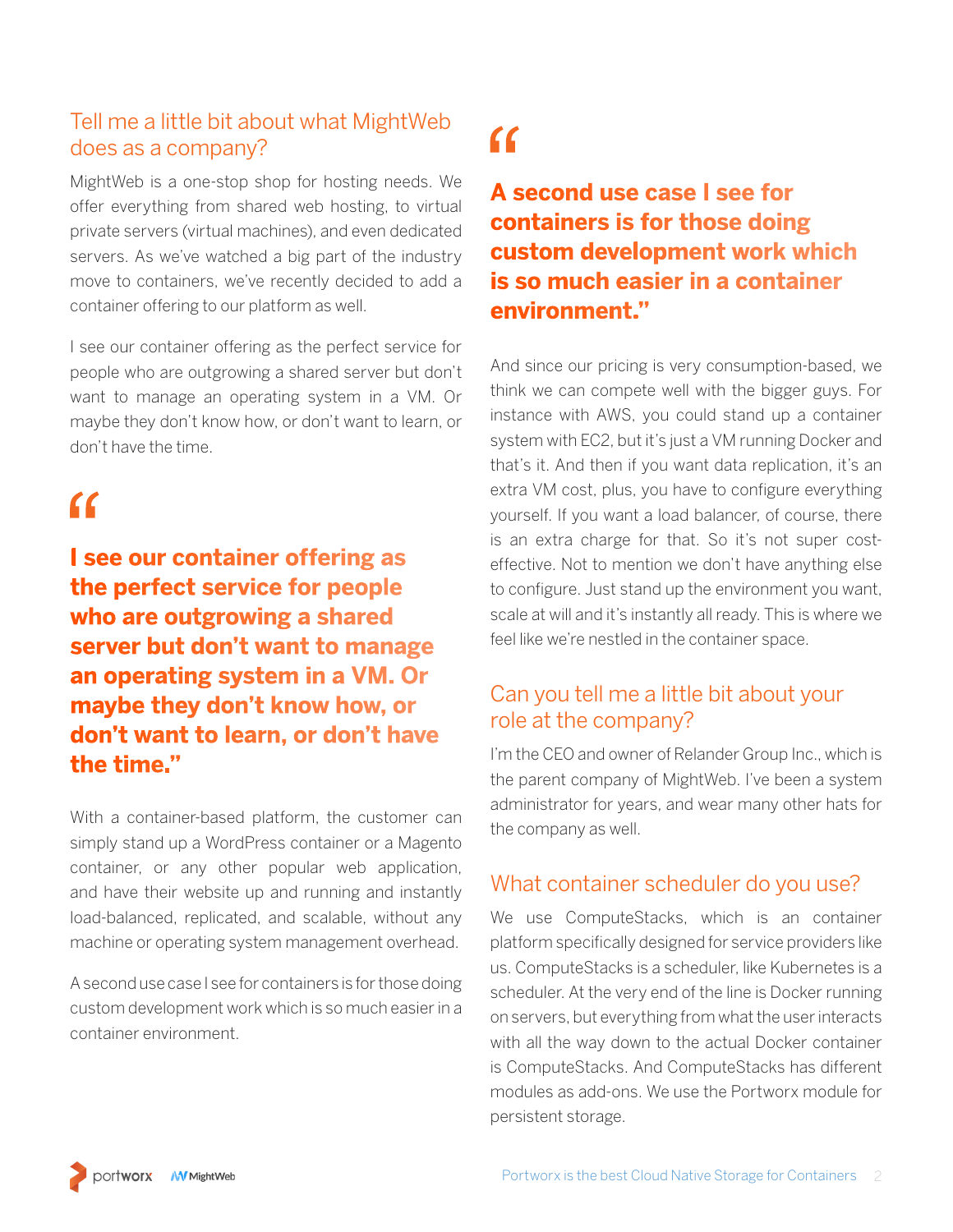### What type of containerized applications do your customers run?

Hands down our biggest use case is WordPress. Right now, we have about 100 beta testers of this container offering. Everyone I talked to about the service was like, "Oh, I have a perfect website for it." When I asked what kind of website, they almost all said WordPress. Because of all the interest around WordPress, we offer a preconfigured ComputeStack-created WordPress container that works well in the system with a database backend. So it makes everything scalable and movable. We do offer many other pre-configured apps for simple 3-click stand up of containers.

 In addition to WordPress, I also have some developers that are running Tomcat or Go apps or Redis along with developing Laravel or different website development environments. Since launching the container service we've received only positive feedback and we couldn't be happier with the results.

### What were some of the challenges you needed to overcome in order to run stateful containers like WordPress?

When we evaluated storage options for our container platform, we basically had three choices. I could go with local disks, I could go with a shared NAS, or I could go with something like Portworx. Whichever option I went with, I knew I needed three main capabilities.

First, I need a failover/high availability option. So when a customer creates a container, its data is replicated to another node, in case one goes down.

Second, I needed the ability to take snapshots. With WordPress, it is easy to mess up, and then my customers are like, "Oops." It needs to be really easy to bring the site back after that.

The last, most important thing, is being able to scale.

# $\epsilon$

## **The last, most important thing, is being able to scale."**

This is an area that the website owners that I interviewed were concerned about. It's a really frustrating point for them when they have a lot of traffic come in (for example, if they're doing a flash sale) and their site crashes. In our container environment we can easily solve this problem with the shared storage in Portworx. We can allow users to scale their front end WordPress containers to load balance between the containers instantly.

When I looked at how to achieve HA, snapshots, and scale, the only solution that I could use was Portworx.

## $\epsilon$

## **When I looked at how to achieve HA, snapshots, and scale, the only solution that I could use was Portworx."**

In the end, Portworx enabled me to increase revenue by offering a service that I would never have been able to build myself. Because I'm able to offer this container service, I'm more competitive than the bigger guys right now, on account of the features that Portworx gives me.

Portworx also helps me increase my margins because I can oversubscribe my servers, thanks to thin provisioning. And I'm operationally efficient because Portworx automatically handles so many common failures that can occur in a dynamic server environment.